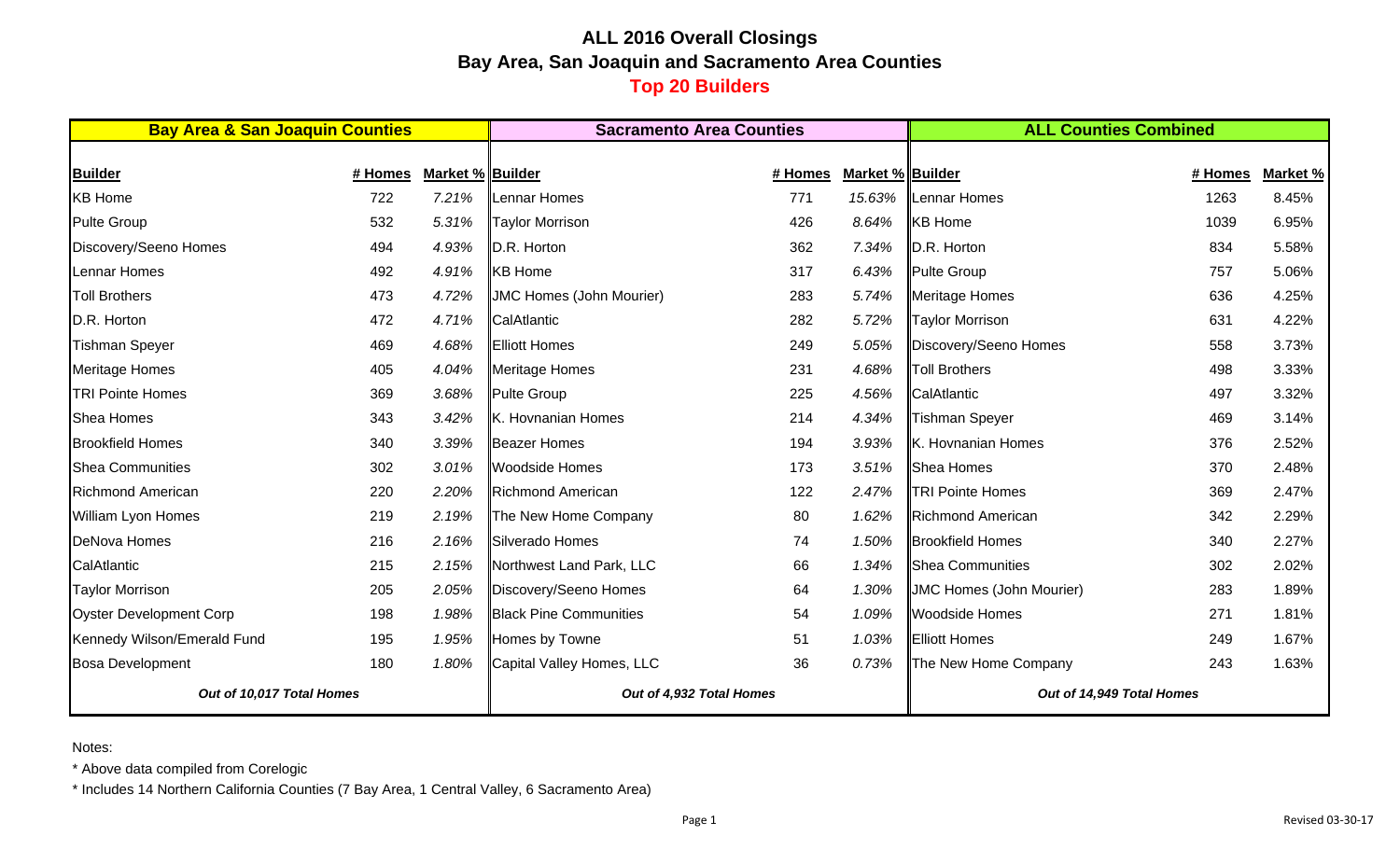## **ALL 2016**

#### **Top 20 Builders in Bay Area & San Joaquin Counties**

**(Includes: Alameda, Contra Costa, Santa Clara, San Francisco, San Joaquin, Solano, San Mateo and Monterey)**

| Alameda                 | # Homes |        | <b>Market % Contra Costa</b> | # Homes |        | <b>Market % Santa Clara</b>  | # Homes |        | Market % San Francisco         | # Homes | Market % |
|-------------------------|---------|--------|------------------------------|---------|--------|------------------------------|---------|--------|--------------------------------|---------|----------|
| <b>KB Home</b>          | 289     | 14.34% | <b>Toll Brothers</b>         | 391     | 20.30% | Lennar Homes                 | 204     | 11.74% | <b>Tishman Speyer</b>          | 469     | 34.46%   |
| Lennar Homes            | 243     | 12.05% | Discovery/Seeno Homes        | 249     | 12.93% | <b>KB Home</b>               | 201     | 11.57% | <b>Oyster Development Corp</b> | 198     | 14.55%   |
| <b>Brookfield Homes</b> | 161     | 7.99%  | Kennedy Wilson/Emerald Fund  | 195     | 10.12% | D.R. Horton                  | 154     | 8.86%  | <b>Bosa Development</b>        | 180     | 13.23%   |
| <b>TRI Pointe Homes</b> | 124     | 6.15%  | Pulte Group                  | 144     | 7.48%  | K. Hovnanian Homes           | 126     | 7.25%  | Lennar Hunters Point           | 69      | 5.07%    |
| D.R. Horton             | 123     | 6.10%  | <b>Shea Communities</b>      | 143     | 7.42%  | Meritage Homes               | 116     | 6.67%  | <b>Comstock Homes</b>          | 62      | 4.56%    |
| Pulte Group             | 118     | 5.85%  | <b>TRI Pointe Homes</b>      | 106     | 5.50%  | The New Home Company         | 110     | 6.33%  | 7x7 Development                | 59      | 4.34%    |
| <b>Taylor Morrison</b>  | 117     | 5.80%  | Kiper Homes                  | 92      | 4.78%  | William Lyon Homes           | 94      | 5.41%  | 401 Harrison Owner, LLC        | 58      | 4.26%    |
| Shea Homes              | 108     | 5.36%  | William Lyon Homes           | 68      | 3.53%  | Pulte Group                  | 84      | 4.83%  | <b>KB Home</b>                 | 54      | 3.97%    |
| <b>Trumark Homes</b>    | 95      | 4.71%  | <b>Richmond American</b>     | 62      | 3.22%  | <b>Classic Communities</b>   | 71      | 4.09%  | <b>Trumark Homes</b>           | 42      | 3.09%    |
| <b>Toll Brothers</b>    | 81      | 4.02%  | <b>Brookfield Homes</b>      | 55      | 2.86%  | SummerHill Homes             | 63      | 3.62%  | DM Development                 | 33      | 2.42%    |
| CalAtlantic             | 73      | 3.62%  | Meritage Homes               | 51      | 2.65%  | <b>Dividend Homes</b>        | 62      | 3.57%  | JS Sullivan Development        | 25      | 1.84%    |
| DeNova Homes            | 62      | 3.08%  | D.R. Horton                  | 50      | 2.60%  | <b>Taylor Morrison</b>       | 49      | 2.82%  | <b>Belrich Partners</b>        | 23      | 1.69%    |
| Landsea Homes           | 50      | 2.48%  | <b>KB Home</b>               | 39      | 2.02%  | Silicon Sage                 | 45      | 2.59%  | 17th Street Associates         | 20      | 1.47%    |
| <b>Meritage Homes</b>   | 48      | 2.38%  | Taylor Morrison              | 39      | 2.02%  | CalAtlantic                  | 44      | 2.53%  | <b>Geary Terraces</b>          | 13      | 0.96%    |
| William Lyon Homes      | 46      | 2.28%  | DeNova Homes                 | 38      | 1.97%  | CIM Group                    | 37      | 2.13%  | Shipley Street, LLC            | 9       | 0.66%    |
| K. Hovnanian Homes      | 36      | 1.79%  | <b>Castle Companies</b>      | 34      | 1.77%  | Signature Homes              | 34      | 1.96%  | 1875 Mission Street Partners   | 6       | 0.44%    |
| Robson Homes            | 33      | 1.64%  | Signature Homes              | 27      | 1.40%  | <b>City Ventures</b>         | 30      | 1.73%  | 3838 Clement Street, LLC       | 6       | 0.44%    |
| Silicon Sage            | 27      | 1.34%  | Van Daele Homes              | 25      | 1.30%  | Van Daele Homes              | 30      | 1.73%  | Folsom Star, LLC               |         | 0.37%    |
| Ponderosa Homes         | 24      | 1.19%  | Claremont Homes, Inc.        | 24      | 1.25%  | <b>Brookfield Homes</b>      | 28      | 1.61%  | Park Lane Associates           |         | 0.29%    |
| Urban Dynamics          | 23      | 1.14%  | The New Home Company         | 23      | 1.19%  | <b>Barry Swenson Builder</b> | 26      | 1.50%  | 3820 24th Street, LLC          | -3      | 0.22%    |

*Out of 2016 Total Homes Out of 1926 Total Homes Out of 1738 Total Homes Out of 1361 Total Homes*

Out of 1361 Total Homes

## **ALL 2016**

#### **Top 20 Builders in Bay Area & San Joaquin Counties Combined**

**(Includes: Alameda, Contra Costa, Santa Clara, San Francisco, San Joaquin, Solano, San Mateo and Monterey)**

| <b>Builder</b>        |     | # Homes Market % Builder |                         | # Homes Market % Builder |       |                         | # Homes | <b>Market % Builder</b> |                             | # Homes | <u>Market %</u> |
|-----------------------|-----|--------------------------|-------------------------|--------------------------|-------|-------------------------|---------|-------------------------|-----------------------------|---------|-----------------|
| KB Home               | 722 | $7.21\%$                 | D.R. Horton             | 472                      | 4.71% | <b>Brookfield Homes</b> | 340     | 3.39%                   | CalAtlantic                 | 215     | 2.15%           |
| Pulte Group           | 532 | 5.31%                    | Tishman Spever          | 469                      | 4.68% | <b>Shea Communities</b> | 302     | $3.01\%$                | <b>Taylor Morrison</b>      | 205     | 2.05%           |
| Discovery/Seeno Homes | 494 | 4.93%                    | Meritage Homes          |                          | 4.04% | Richmond American       | 220     | 2.20%                   | Oyster Development Corp     | 198     | 1.98%           |
| Lennar Homes          | 492 | 4.91%                    | <b>TRI Pointe Homes</b> | 369                      | 3.68% | William Lyon Homes      | 219     | 2.19%                   | Kennedy Wilson/Emerald Fund | 195     | 1.95%           |
| <b>Toll Brothers</b>  | 473 | .72%                     | Shea Homes              | 345                      | 3.44% | DeNova Homes            | 216     | 2.16%                   | Bosa Development            | 180     | 1.80%           |

*Out of 10017 Total Homes*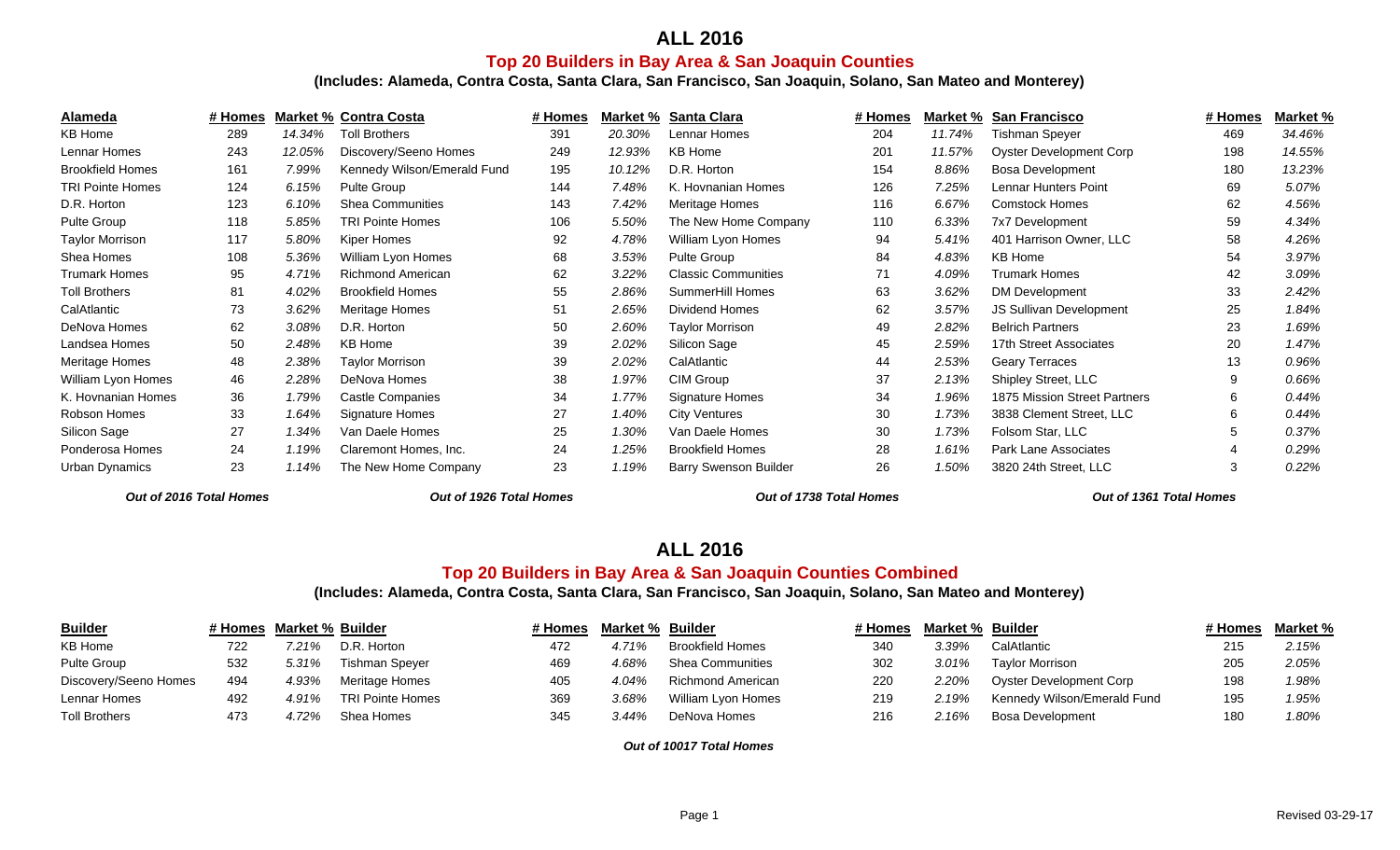# **ALL 2016**

# **Top 20 Builders in Bay Area & San Joaquin Counties**

**(Includes: Alameda, Contra Costa, Santa Clara, San Francisco, San Joaquin, Solano, San Mateo and Monterey)**

| San Joaquin                  | # Homes | Market %                      | Solano                         | # Homes | Market %               | <b>San Mateo</b>           | # Homes | Market %               | <b>Monterey</b>                  | # Homes | Market % |
|------------------------------|---------|-------------------------------|--------------------------------|---------|------------------------|----------------------------|---------|------------------------|----------------------------------|---------|----------|
| Pulte Group                  | 186     | 12.53%                        | Discovery/Seeno Homes          | 245     | 25.68%                 | Shea Homes                 | 48      | 22.54%                 | <b>Benchmark Communities</b>     | 164     | 50.77%   |
| <b>KB Home</b>               | 100     | 6.73%                         | <b>Shea Communities</b>        | 159     | 16.67%                 | Lennar Homes               | 45      | 21.13%                 | Shea Homes                       | 82      | 25.39%   |
| <b>Woodside Homes</b>        | 98      | 6.60%                         | D.R. Horton                    | 101     | 10.59%                 | <b>Edenbridge Homes</b>    | 42      | 19.72%                 | Creekbridge Homes                | 28      | 8.67%    |
| <b>TRI Pointe Homes</b>      | 96      | 6.46%                         | Meritage Homes                 | 96      | 10.06%                 | The New Home Company       | 20      | 9.39%                  | <b>Blue Mountain Homes</b>       | 19      | 5.88%    |
| Meritage Homes               | 94      | 6.33%                         | <b>Richmond American</b>       | 90      | 9.43%                  | Warmington Residential     | 17      | 7.98%                  | Rogge Homes, LP                  | 10      | 3.10%    |
| Raymus Homes                 | 92      | 6.20%                         | <b>Brookfield Homes</b>        | 42      | 4.40%                  | <b>Classic Communities</b> | 10      | 4.69%                  | MHP Builders, Inc.               | -9      | 2.79%    |
| CalAtlantic                  | 80      | 5.39%                         | DeNova Homes                   | 39      | 4.09%                  | <b>Castle Companies</b>    | 9       | 4.23%                  | <b>CHISPA Housing</b>            | -5      | 1.55%    |
| DeNova Homes                 | 75      | 5.05%                         | KB Home                        | 39      | 4.09%                  | Sunbarneson, LLC           | 6       | 2.82%                  | Coastal Development Company, LLC | 2       | 0.62%    |
| FCB Homes                    | 68      | 4.58%                         | Shea Homes                     | 38      | 3.98%                  | Mills Trousdale, LLC       | 5       | 2.35%                  | Zalez, LLC                       | 2       | 0.62%    |
| Richmond American            | 68      | 4.58%                         | <b>Citation Homes Northern</b> | 37      | 3.88%                  | Kenmark                    |         | 1.41%                  | Casa Cipre, LLC                  |         | 0.31%    |
| <b>Brookfield Homes</b>      | 54      | 3.64%                         | <b>Tri Pointe Homes</b>        | 33      | 3.46%                  | West Oakwood, LLC          | 3       | 1.41%                  | East Dunes, LLC                  |         | 0.31%    |
| <b>Florsheim Homes</b>       | 53      | 3.57%                         | CalAtlantic                    | 18      | 1.89%                  | <b>NEXGEN Builders</b>     |         | 0.94%                  | Pebble Beach Co.                 |         | 0.31%    |
| Shea Homes                   | 50      | 3.37%                         | Davidon Homes                  | 10      | 1.05%                  | <b>TDR Properties, LLC</b> | 2       | 0.94%                  |                                  |         |          |
| D.R. Horton                  | 44      | 2.96%                         | Harbor Park                    | 6       | 0.63%                  | <b>Toll Brothers</b>       |         | 0.47%                  |                                  |         |          |
| McRoy-Wilbur Communities     | 38      | 2.56%                         | <b>Blue Mountain Homes</b>     |         | 0.10%                  |                            |         |                        |                                  |         |          |
| <b>Lafferty Communities</b>  | 34      | 2.29%                         |                                |         |                        |                            |         |                        |                                  |         |          |
| <b>Bright Homes</b>          | 31      | 2.09%                         |                                |         |                        |                            |         |                        |                                  |         |          |
| <b>Tim Lewis Communities</b> | 31      | 2.09%                         |                                |         |                        |                            |         |                        |                                  |         |          |
| Signature Homes              | 29      | 1.95%                         |                                |         |                        |                            |         |                        |                                  |         |          |
| Van Daele Homes              | 22      | 1.48%                         |                                |         |                        |                            |         |                        |                                  |         |          |
| Out of 1485 Total Homes      |         | <b>Out of 954 Total Homes</b> |                                |         | Out of 213 Total Homes |                            |         | Out of 324 Total Homes |                                  |         |          |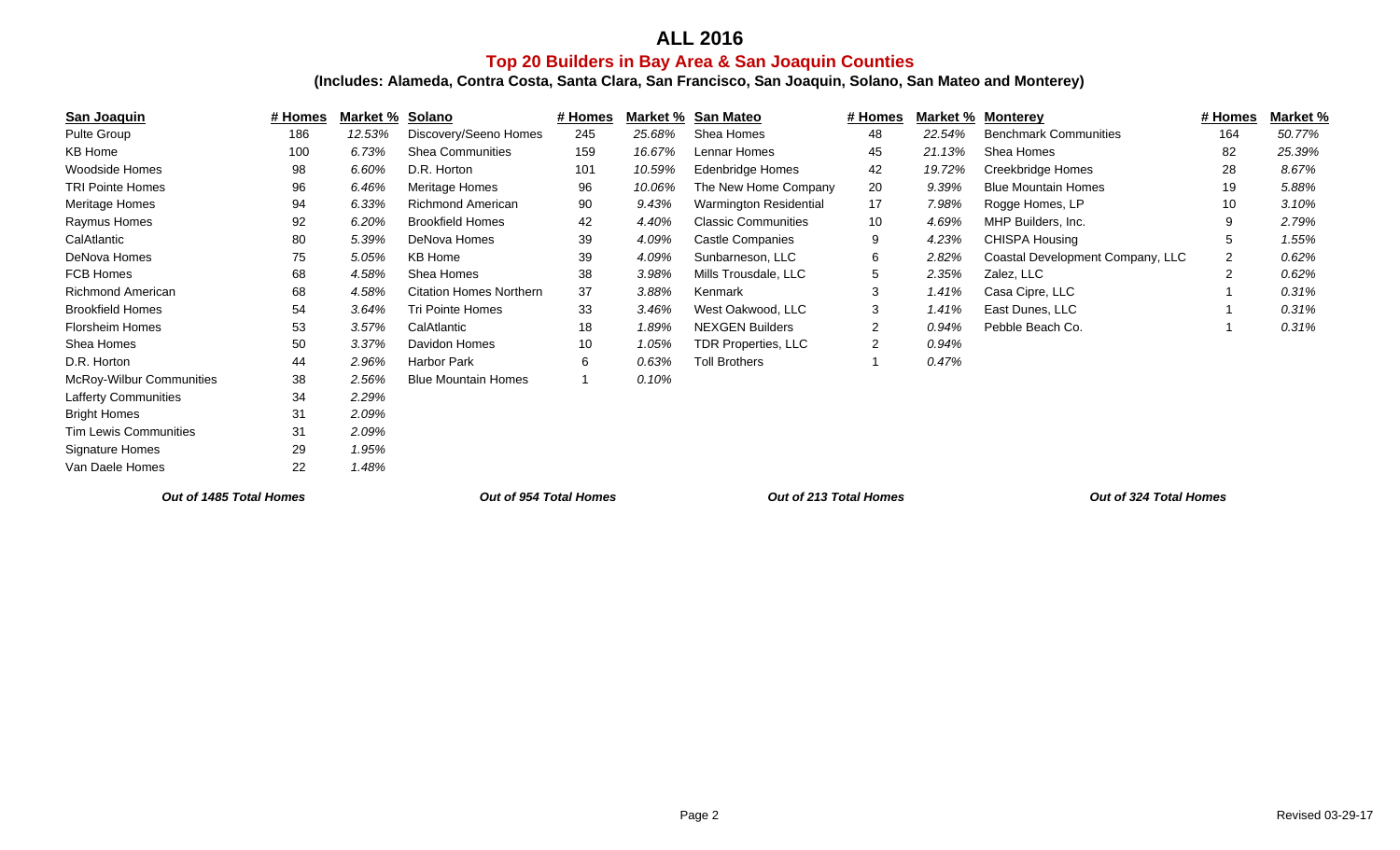## **ALL 2016Top 20 Builders in Sacramento Area Counties**

**(Includes: El Dorado, Placer, Sacramento, Sutter, Yolo, and Yuba)**

| <b>El Dorado</b>                  | # Homes | <b>Market % Placer</b> |                                   | # Homes |        | Market % Sacramento                     | # Homes | <b>Market % Sutter</b> |                           | # Homes | Market % |
|-----------------------------------|---------|------------------------|-----------------------------------|---------|--------|-----------------------------------------|---------|------------------------|---------------------------|---------|----------|
| Lennar Homes                      | 212     | 40.54%                 | JMC Homes (John Mourier)          | 205     | 12.53% | Lennar Homes                            | 295     | 13.59%                 | <b>Interwest Homes</b>    | 26      | 60.47%   |
| CalAtlantic                       | 74      | 14.15%                 | Lennar Homes                      | 205     | 12.53% | <b>KB Home</b>                          | 213     | 9.82%                  | Cresleigh Homes           | 16      | 37.21%   |
| K. Hovnanian Homes                | 33      | 6.31%                  | <b>Taylor Morrison</b>            | 169     | 10.33% | <b>Beazer Homes</b>                     | 194     | 8.94%                  | Trans West Carriers, Inc. |         | 2.33%    |
| Silverado Homes                   | 31      | 5.93%                  | D.R. Horton                       | 157     | 9.60%  | <b>Taylor Morrison</b>                  | 190     | 8.76%                  |                           |         |          |
| <b>Toll Brothers</b>              | 25      | 4.78%                  | Meritage Homes                    | 144     | 8.80%  | K. Hovnanian Homes                      | 178     | 8.20%                  |                           |         |          |
| Taylor Morrison                   | 24      | 4.59%                  | Pulte Group                       | 129     | 7.89%  | D.R. Horton                             | 167     | 7.70%                  |                           |         |          |
| <b>KB Home</b>                    | 22      | 4.21%                  | <b>Elliott Homes</b>              | 121     | 7.40%  | <b>Elliott Homes</b>                    | 128     | 5.90%                  |                           |         |          |
| Meritage Homes                    | 21      | 4.02%                  | CalAtlantic                       | 116     | 7.09%  | Woodside Homes                          | 112     | 5.16%                  |                           |         |          |
| The New Home Company              | 16      | $3.06\%$               | <b>Black Pine Communities</b>     | 54      | 3.30%  | <b>Richmond American</b>                | 102     | 4.70%                  |                           |         |          |
| Renasci Development               | 14      | 2.68%                  | KB Home                           | 51      | 3.12%  | Pulte Group                             | 96      | 4.42%                  |                           |         |          |
| <b>Premier United Communities</b> | 11      | 2.10%                  | Woodside Homes                    | 43      | 2.63%  | Northwest Land Park, LLC                | 66      | 3.04%                  |                           |         |          |
| Tahoe Woods, LLC                  | 11      | 2.10%                  | Silverado Homes                   | 43      | 2.63%  | CalAtlantic                             | 59      | 2.72%                  |                           |         |          |
| Ridge 45, LLC                     | 9       | 1.72%                  | <b>Tim Lewis Communities</b>      | 33      | 2.02%  | Homes by Towne                          | 51      | 2.35%                  |                           |         |          |
| Serrano Associates LLC            | 8       | 1.53%                  | New Martis Partners, LLC          | 31      | 1.89%  | <b>JMC Homes (John Mourier)</b>         | 45      | 2.07%                  |                           |         |          |
| Shepherds Trail, LLC              | 3       | 0.57%                  | <b>Richmond American</b>          | 20      | 1.22%  | <b>Black Pine Communities</b>           | 25      | 1.15%                  |                           |         |          |
| Schweitzer Built, Inc.            |         | 0.38%                  | DMB/Highlands Group, LLC          | 19      | 1.16%  | New American Communities                | 25      | 1.15%                  |                           |         |          |
| <b>TRI West Homes</b>             | 2       | 0.38%                  | Towne Development of Sacramen     | 14      | 0.86%  | MBK Homes Northern Ca Ltd               | 24      | 1.11%                  |                           |         |          |
| <b>Acri Construction</b>          |         | 0.19%                  | Signature Homes                   | 12      | 0.73%  | <b>Watt Communities</b>                 | 22      | 1.01%                  |                           |         |          |
| <b>AKT Promontory</b>             |         | 0.19%                  | <b>Premier United Communities</b> | 9       | 0.55%  | <b>Clippinger Investment Properties</b> | 18      | 0.83%                  |                           |         |          |
| McGill Construction, Inc.         |         | 0.19%                  | Artisan Homes                     |         | 0.43%  | New Faze Development                    | 18      | 0.83%                  |                           |         |          |

*Out of 523 Total Homes Out of 1636 Total Homes Out of 2170 Total Homes Out of 43 Total Homes*

Out of 43 Total Homes

### **ALL 2016**

#### **Top 20 Builders in Sacramento Area Counties Combined**

**(Includes: El Dorado, Placer, Sacramento, Sutter, Yolo, and Yuba)**

| <b>Builder</b>                  | # Homes Market % Builder |       |                    | ⊧ Homes | <b>Market %</b> | <b>Builder</b>                |     | # Homes Market % Builder |                           | # Homes Market % |
|---------------------------------|--------------------------|-------|--------------------|---------|-----------------|-------------------------------|-----|--------------------------|---------------------------|------------------|
| Lennar Homes                    | 771                      | 5.63% | CalAtlantic        | 282     | 5.72%           | Beazer Homes                  | 194 | 3.93%                    | Silverado Homes           | 1.50%            |
| <b>Taylor Morrison</b>          | 426                      | 8.63% | Elliott Homes      | 249     | 5.05%           | Woodside Homes                | 173 | 3.51%                    | Northwest Land Park, LLC  | 1.34%            |
| D.R. Horton                     | 362                      | 7.34% | Meritage Homes     | 231     | 4.68%           | Richmond American             | 122 | 2.47%                    | Discovery/Seeno Homes     | 1.30%            |
| KB Home                         | 317                      | 6.42% | Pulte Group        | 225     | 4.56%           | The New Home Company          | 80  | 1.62%                    | Homes by Towne            | 1.03%            |
| <b>JMC Homes (John Mourier)</b> | 283                      | 5.74% | K. Hovnanian Homes | 214     | 4.34%           | <b>Black Pine Communities</b> | 79. | 1.60%                    | Capital Valley Homes, LLC | 0.73%            |

*Out of 4932 Total Homes*